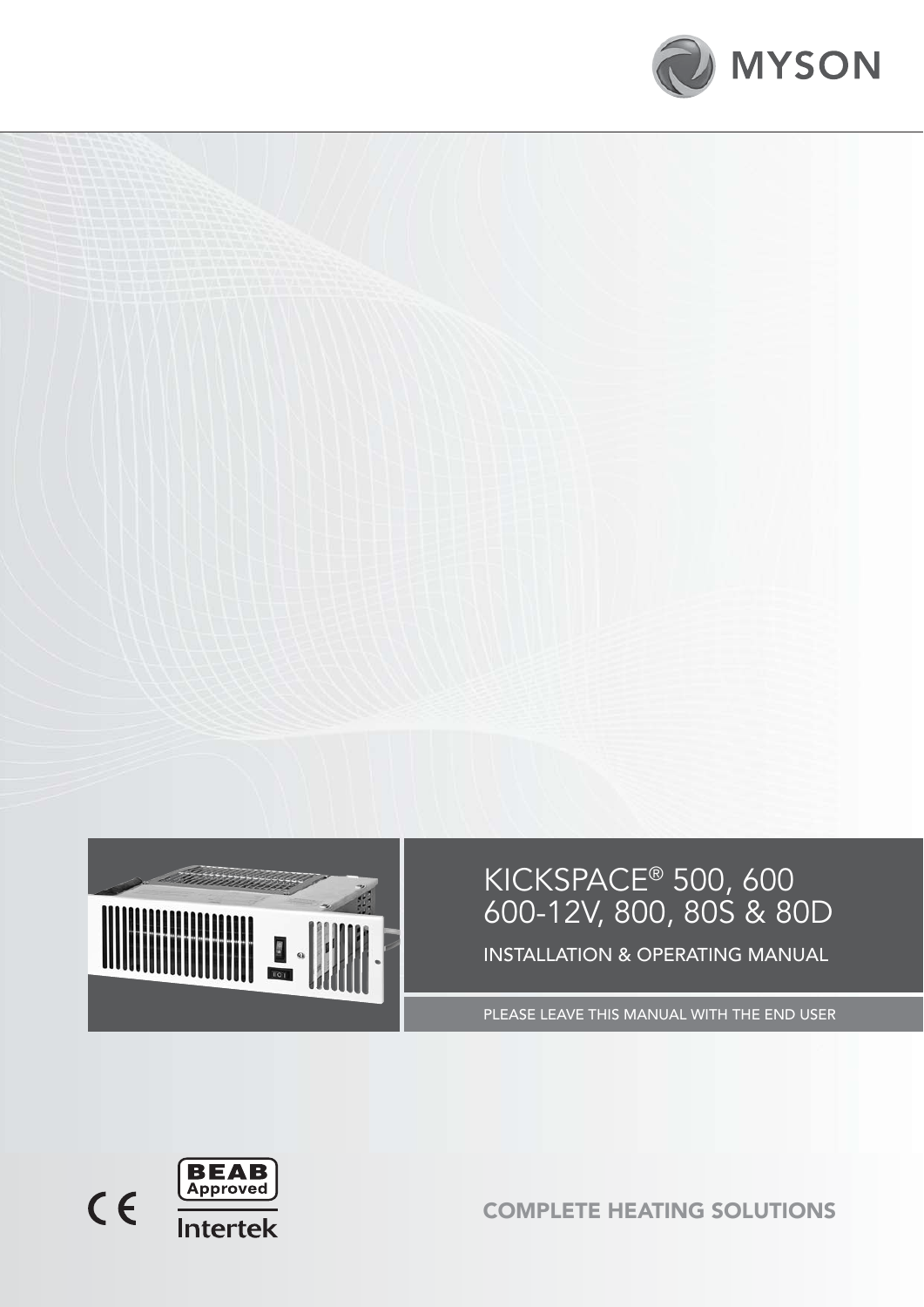#### Contents

| 1.0 Safety Information    | 02 |
|---------------------------|----|
| 2.0 Installation          | 03 |
| 3.0 Water Connection      | 03 |
| 4.0 Electrical Connection | 04 |
| 5.0 Controls              | 04 |
| 6.0 Troubleshooting       | 04 |
| 7.0 Appendix              | 05 |

## 1.0 Safety Information

The KICKSPACE® 500, 600, 600-12V, 800, 80S & 80D MUST NOT be installed in a bathroom or other similar high humidity area.

WARNING: KICKSPACE® 500, 600, 800, 80S & 80D models must be earthed.

For MYSON KICKSPACE® 500, 600, 600-12V, 800, 80S & 80D, a fused (3A) electrical spur with a switch having 3mm separation on all poles must be provided in an easily accessible position adjacent to the unit.

For the KICKSPACE® 600-12V, a fused electrical spur having 3mm separation on all poles must be provided in an easily accessible position adjacent to the transformer. Both the fused spur and the transformer must not be positioned in a bathroom or other similar high humidity area.

If the supply cord to the KICKSPACE® 500, 600, 600-12V, 800, 80S & 80D is damaged, it must be replaced by the manufacturer, its service agent or similar qualified persons in order to avoid a hazard. This appliance can be used by children aged from 8 years and above and persons with reduced physical or mental capabilities or lack of experience and knowledge if they have been given supervision or instruction concerning the use of the appliance in a safe way and understand the hazards involved.

Children shall not play with the appliance. Cleaning and user maintenance shall not be made by children unless they are older than 8 years and supervised.

Keep the appliance and its cord out of reach of children aged less than 8 years.

Children of less than 3 years should be kept away from the unit unless continuously supervised.

Children aged from 3 years and less than 8 years shall only switch on / off the appliance provided that it has been placed or installed in its normal operating position and they have been given supervision or instruction concerning use of the appliance in a safe way and understand the hazards involved.

Children aged from 3 years and less than 8 years shall not plug in, clean the appliance or perform user maintenance.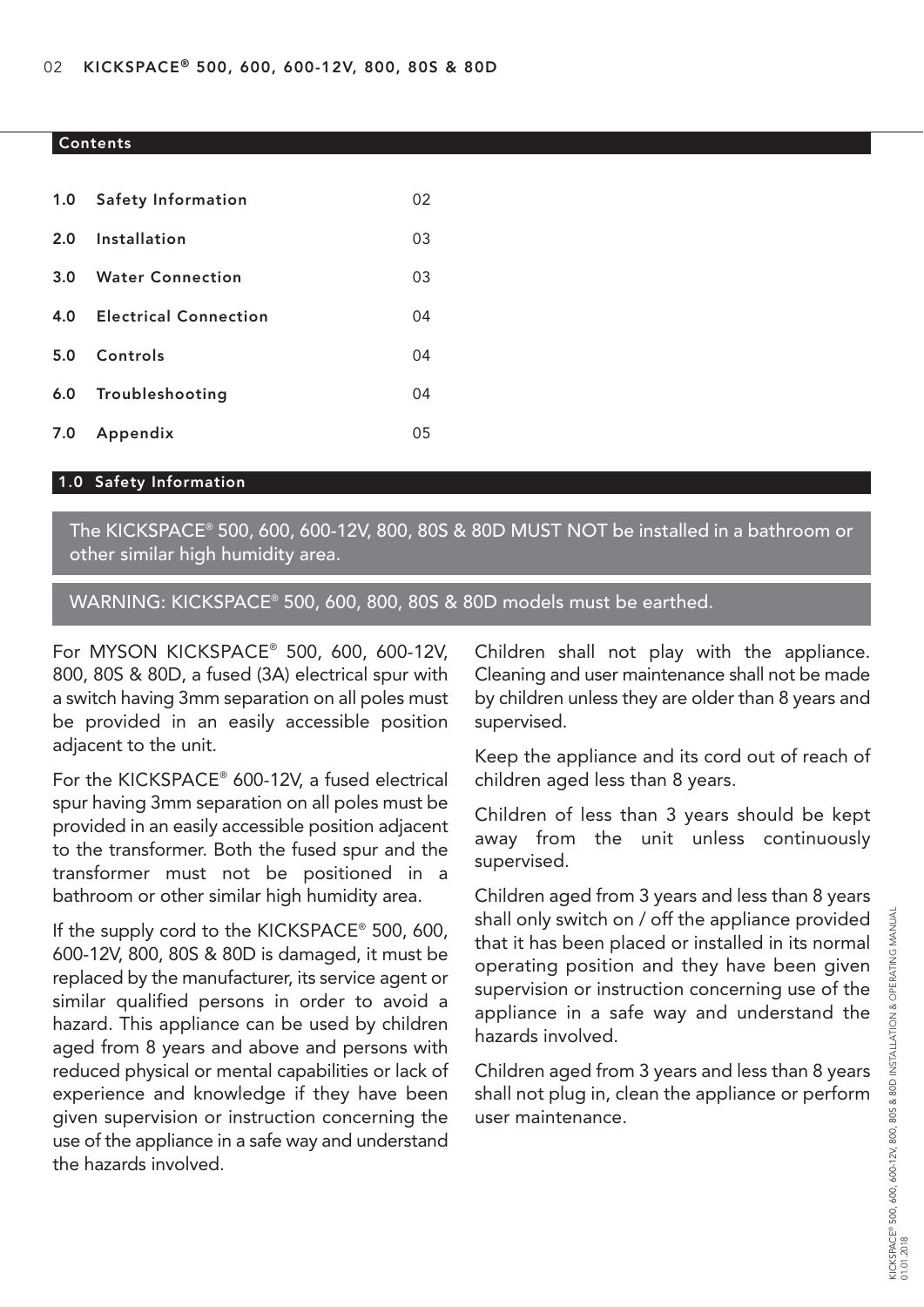## 2.0 Installation

- **•** Before proceeding with the installation, the heating system design must be considered and the unit correctly sized to meet the heat loss requirements of the room.
- l Before proceeding with the installation, unpack the carton contents and check against the checklist below:
	- 1. KICKSPACE® unit.
	- 2. Flexible hoses including isolating valves (1 pair).
	- 3. Instruction manual.
	- 4. Warranty card.
	- 5. Grille.
	- 6. Screw fixing kit (with grille).
	- 7. Transformer (12V model only).
	- 8. Connector (12V model only).
- **This MYSON KICKSPACE®** fan convector is designed for installation in the cavity beneath kitchen cupboards on the vacant floor space, or other similar locations.
- $\bullet$  For KICKSPACE® 500, 600, 600-12V & 800 a minimum of 25mm clear headroom is required above the top of the KICKSPACE® when fitted.
- l The unit should be mounted on a clean and level floor area under the cupboard base.
- $\bullet$  KICKSPACE® 80S & 80D models can only be installed if there is a minimum height of 80mm from the top of the floor covering to the underside of the kitchen unit (see Fig. 1).
- $\bullet$  KICKSPACE® 500, 600, 600-12V & 500 floor mounting (see Fig. 2a) - The KICKSPACE® is normally fitted directly onto the floor and the base of the unit is fitted with four mounting feet.
- $\bullet$  KICKSPACE® 500, 600, 600-12V & 500 plinth mounting (see Fig. 2b) -
	- As an alternative to floor mounting the unit may be fitted into the plinth.
	- A suitable support must be securely fitted to the floor.
	- The top of the support must be level with the lower edge of the cut-out when fitted.
- KICKSPACE<sup>®</sup> 80S & 80D floor mountings (see fig. 2c) Applies to 80S & 80D units in 80mm plinth height kitchen unit.
- Decide the position of the KICKSPACE®, mark out and cut the plinth to the dimensions using table on page 6.
- $\bullet$  Position the KICKSPACE® under the cupboard in the required location, with the front edge just behind the line of the plinth.
- Replace the plinth and bring the KICKSPACE® forward into the opening so the front edge projects approximately 10mm through the plinth.
- l Align the grille and secure it to the unit with two screws supplied (use the shorter screws). (See Fig. 3).
- **•** Secure the unit/grille to the plinth with two screws supplied (use the longer screws). (See Fig. 3).
- Complete the electrical installation, switch on and test the KICKSPACE® (see Fig. 3).
- When installed in a kitchen consideration should be given to storage of perishable goods in the cupboard above.

#### 3.0 Water Connection

- The KICKSPACE<sup>®</sup> should only be used on closed circulation, two pipe, pump assisted central heating systems.
- l For optimum fan convector heating performance the system must be capable of providing sufficient hot water through the heat exchanger. This means that:
	- 1. The minimum pipe size from boiler to fan convector must be at least 15mm. Microbore pipe MUST NOT be used.
	- 2. Where the unit is fitted on to a system with other emitters a separate circuit for the fan convector should be considered to provide adequate water flow.
	- 3. The system water temperature on the return of the KICKSPACE® must be above 43°C for the fan to switch on.
	- 4. This unit is NOT suitable for one-pipe systems.
	- 5. Optimum performance will require effective balancing of the whole system.
	- 6. This unit must not be used to replace a radiator in an existing system unless an adequate flow of water can be guaranteed.

Pipework must be positioned correctly to ensure flexible hoses are not kinked when installed (see Figs. 5a & 5b). Only use the hose sets supplied with this unit. Do not use old or alternative hose sets.

● Connect valve ends of the flexible pipes to the KICKSPACE®.

Note: The direction of the arrows on the valves are not significant in this application (see Fig. 4).

**O** Open valves fully, check pipe connections for leaks and vent the heat exchanger. A vent screw is provided to vent the heat exchanger.

3.0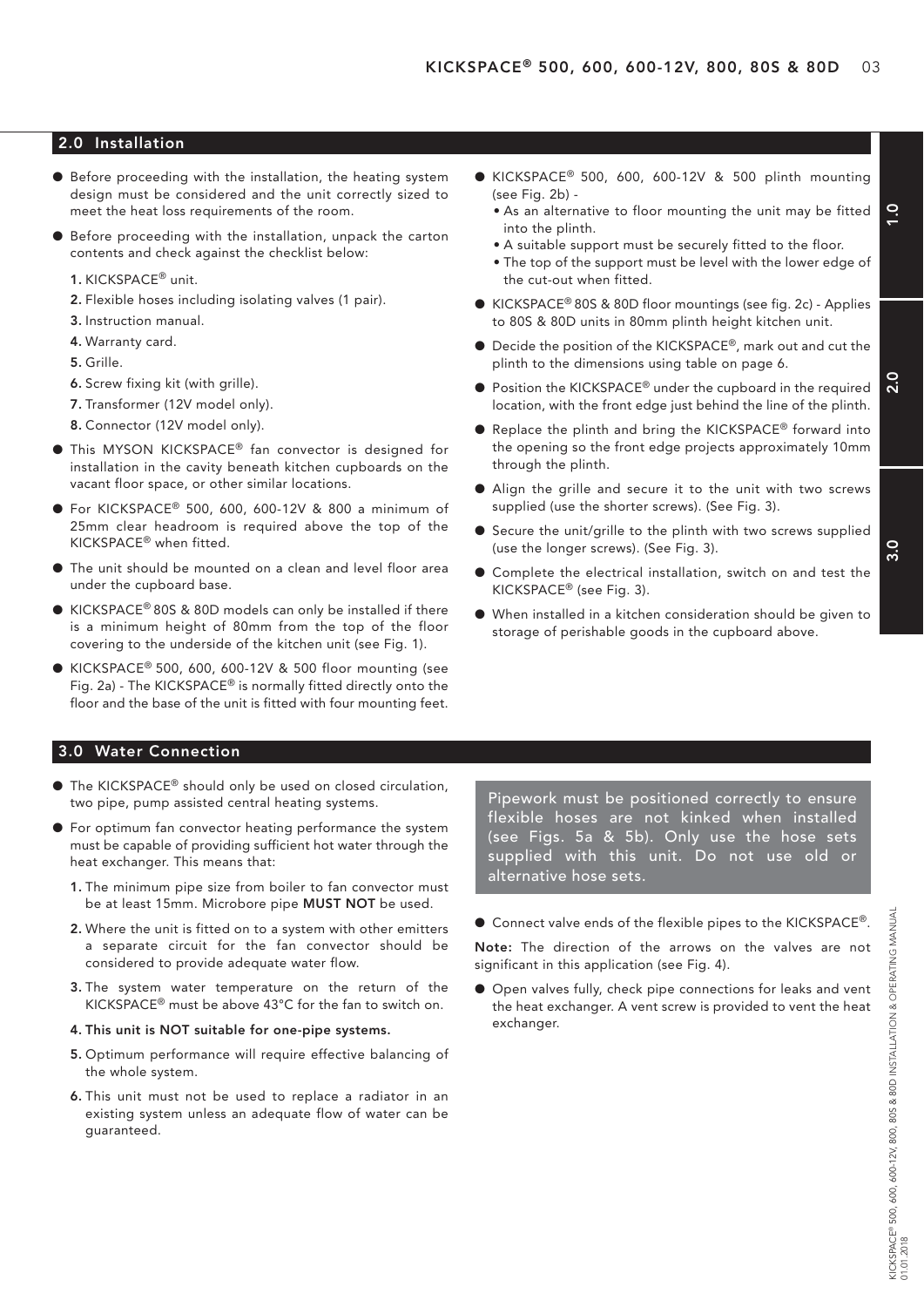## 4.0 Electrical Connection

WARNING: KICKSPACE® 500, 600, 800, 80S & 80D models must be earthed.

- $\bullet$  The electrical installation must comply with local or national wiring regulations.
- l This unit is supplied fitted with a 2 metre 0.75mm2 cord.
- For KICKSPACE<sup>®</sup> 500, 600, 600-12V, 800, 80S & 80D a fused (3A) electrical spur with a switch having 3mm separation on all poles must be provided in an easily accessible position adjacent to the unit (see Fig. 6a).
- For the KICKSPACE<sup>®</sup> 600-12V, a fused electrical spur having 3mm separation on all poles must be provided in an easily accessible position adjacent to the transformer. Both the fused spur and the transformer must not be positioned in a bathroom or other similar high humidity installation (see Fig. 6b).
- If the supply cord to KICKSPACE<sup>®</sup> models 500, 600, 800, 80S and 80D is damaged, it must be replaced by the manufacturer, its service agent or similar qualified persons in order to avoid a hazard.
- If the supply or outlet cord to KICKSPACE® 600-12V transformer is damaged, it must be replaced by the manufacturer, its service agent or similar qualified persons in order to avoid a hazard.
- For the KICKSPACE<sup>®</sup> 600-12V, a connector block is supplied to connect the low voltage supply from the transformer to the supply cord fitted to the unit.

Do not energise the electrical supply until the remaining stages of the installation have been completed.

### 5.0 Controls

This unit is controlled by the switches on the front of the unit (see Fig. 3).

Ensure the electricity supply is switched on.

#### Heating Mode

- Set the heating/fan only switch to heating
- Set fan speed control to position I
- The unit will now run on low fan speed.

The system water temperature on the return of the KICKSPACE® must be above 43°C for the fan to switch on\*

\*Eg. When the mean water temperature is greater than 43°C the fan will switch on, then when the water temperature drops below 43°C the fan will switch off.

Performance will depend on the water temperature at the coil and the flow through the coil.

The fan speed can be set to boost by switching the fan speed switch to II.

A low speed setting is recommended for normal operation with the higher speeds for boost heating when required.

#### Off Position

Set the fan speed selector switch to the off (O) position.

#### Fan Only Mode

If required, the KICKSPACE® can be used in summer for air circulation without heat.

- Set the heating/fan only switch to fan only  $\bigstar$
- Adjust fan speed to required setting.

#### 6.0 Troubleshooting

Once installed this fan convector becomes an integral part of a complete heating system that includes boiler, pump, other emitters such as radiators and fan convectors, and a number of heating controls, dependent on system complexity. An apparent

problem with this unit may be the result of system controls being incorrectly set and can be solved easily without calling out your installer. Before calling your installer, please carry out the checks listed below.

| Problem            | <b>Possible Causes</b>               | Remedy                                                                    |
|--------------------|--------------------------------------|---------------------------------------------------------------------------|
|                    | Unit switched off                    | Turn on                                                                   |
|                    | Room thermostat not calling for heat | Turn up room thermostat                                                   |
|                    | Unit not switched on at fused spur   | Switch on at spur                                                         |
| Fan not working in | Fuse blown at fused spur             | Replace fuse                                                              |
| heating mode       | Unit isolating valves shut           | Open valves                                                               |
|                    | Water temperature of                 | Ensure boiler, pump and other central                                     |
|                    | KICKSPACE® below 43°C                | heating equipment is working correctly,<br>if not contact your installer  |
|                    |                                      | Note: Operation of fan can be checked by<br>switching to fan only setting |

If the fan convector is still faulty after checking the above, call your installer.

KICKSPACE® may have poor performance/cycle if a low water temperature/flow rate is supplied, please refer to your installer as this could be from the following:

- Unit incorrectly sized for heat loss of room
- Lack of flow to KICKSPACE® from heating system
- Pipe sizes/pump sized incorrectly

KICKSPACE® 500, 600, 600-12V, 800, 80S & 80D INSTALLATION & OPERATING MANUAL

• System incorrectly balanced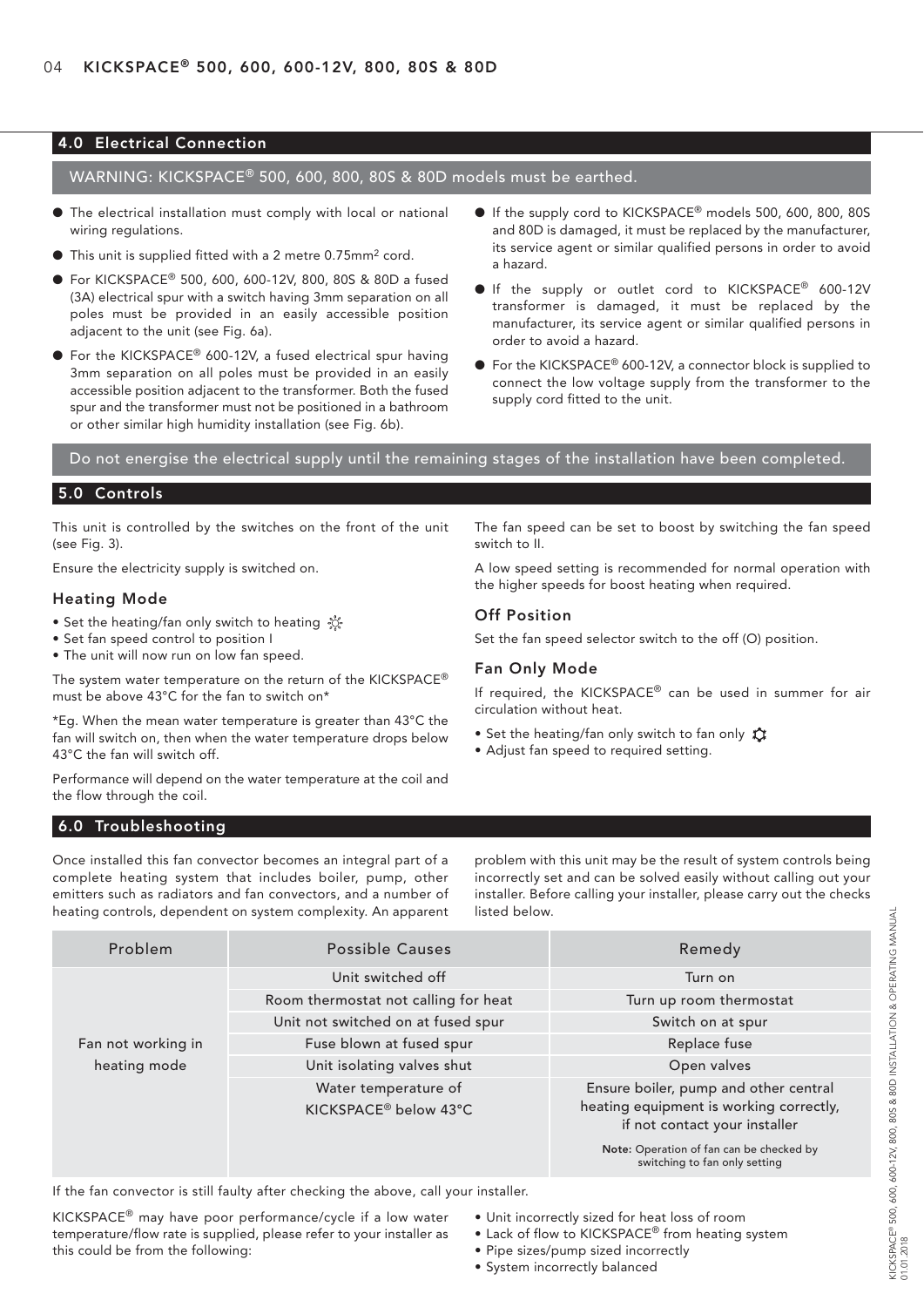## 7.0 Appendix

## Heating Performance Data

|                 | Fan          | Temperature Difference (°C) |                          |              |                          |              |              |                          |              |                          |              |
|-----------------|--------------|-----------------------------|--------------------------|--------------|--------------------------|--------------|--------------|--------------------------|--------------|--------------------------|--------------|
| Model           | Speed        | Heat Output (Watts)         |                          |              | Heat Output (Btu/h)      |              |              |                          |              |                          |              |
|                 |              | $\Delta$ T <sub>20</sub>    | $\Delta$ T <sub>30</sub> | $\Delta$ T40 | $\Delta$ T <sub>50</sub> | $\Delta$ T60 | $\Delta$ T20 | $\Delta$ T <sub>30</sub> | $\Delta$ T40 | $\Delta$ T <sub>50</sub> | $\Delta$ T60 |
|                 | Normal       | 393                         | 566                      | 733          | 896                      | 1056         | 1340         | 1930                     | 2501         | 3057                     | 3603         |
| 500             | <b>Boost</b> | 447                         | 683                      | 923          | 1166                     | 1412         | 1524         | 2331                     | 3150         | 3980                     | 4817         |
|                 | Normal       | 467                         | 729                      | 1000         | 1278                     | 1562         | 1592         | 2486                     | 3412         | 4361                     | 5330         |
| 600             | <b>Boost</b> | 607                         | 939                      | 1279         | 1625                     | 1977         | 2072         | 3203                     | 4363         | 5545                     | 6744         |
| 600-12V         | Normal       | 467                         | 729                      | 1000         | 1278                     | 1562         | 1592         | 2486                     | 3412         | 4361                     | 5330         |
|                 | <b>Boost</b> | 607                         | 939                      | 1279         | 1625                     | 1977         | 2072         | 3203                     | 4363         | 5545                     | 6744         |
|                 | Normal       | 747                         | 1077                     | 1396         | 1707                     | 2012         | 2550         | 3675                     | 4763         | 5824                     | 6864         |
| 800             | Boost        | 845                         | 1289                     | 1738         | 2192                     | 2649         | 2885         | 4397                     | 5930         | 7478                     | 9039         |
|                 | Normal       | 304                         | 455                      | 605          | 755                      | 905          | 1037         | 1552                     | 2064         | 2576                     | 3088         |
| 80S             | <b>Boost</b> | 331                         | 509                      | 691          | 876                      | 1062         | 1129         | 1737                     | 2358         | 2989                     | 3624         |
| 80 <sub>D</sub> | Normal       | 421                         | 624                      | 824          | 1023                     | 1221         | 1436         | 2129                     | 2811         | 3490                     | 4166         |
|                 | Boost        | 475                         | 707                      | 938          | 1169                     | 1399         | 1621         | 2412                     | 3200         | 3989                     | 4773         |

#### Heat outputs tested in accordance with BS 4856 Part 1.

Flow Rate: 340 ltr/h (75 gal/h).

Flow Rate Correction Factors: 455 ltr/h (100 gal/h) multiply output by 1.03. 227 ltr/h (50 gal/h) multiply output by 0.96. 113 ltr/h (25 gal/h) multiply output by 0.85. Test Pressure 20 bar

Maximum Working Pressure 10 bar

## Approximate Hydraulic Resistance through Fan Convectors

| Litres/h | mm wg |      |         |     |     |                 |  |  |
|----------|-------|------|---------|-----|-----|-----------------|--|--|
|          | 500   | 600  | 600-12V | 800 | 80S | 80 <sub>D</sub> |  |  |
| 455      | 788   | 1046 | 1046    | 911 | 592 | 613             |  |  |
| 340      | 488   | 625  | 625     | 544 | 372 | 439             |  |  |
| 227      | 231   | 326  | 326     | 258 | 207 | 295             |  |  |
| 113      | 82    | 95   | 95      | 82  | 95  | 176             |  |  |
|          |       |      |         |     |     |                 |  |  |
| Litres/h |       |      |         | kPa |     |                 |  |  |
|          | 500   | 600  | 600-12V | 800 | 80S | 80 <sub>D</sub> |  |  |
| 455      | 7.7   | 10.3 | 10.3    | 8.9 | 5.8 | 6.0             |  |  |
| 340      | 4.8   | 6.1  | 6.1     | 5.3 | 3.6 | 4.3             |  |  |
| 227      | 2.3   | 3.2  | 3.2     | 2.5 | 2.0 | 2.9             |  |  |
| 113      | 0.8   | 0.9  | 0.9     | 0.8 | 0.9 | 1.7             |  |  |
|          |       |      |         |     |     |                 |  |  |

## Sound Levels

| Model   | Sound Pressures at 2.5m (dBA) |              |  |  |  |  |
|---------|-------------------------------|--------------|--|--|--|--|
|         | Normal                        | <b>Boost</b> |  |  |  |  |
| 500     | 25.7                          | 38.1         |  |  |  |  |
| 600     | 26.4                          | 37.2         |  |  |  |  |
| 600-12V | 29.4                          | 39.0         |  |  |  |  |
| 800     | 28.5                          | 49.8         |  |  |  |  |
| 80S     | 24.5                          | 31.4         |  |  |  |  |
| 80D     | 21.8                          | 35.6         |  |  |  |  |

#### Sound levels tested in accordance with EN 23741.

## Weight, Water Content and Motor Power

| Model           | Motor<br>Power (W) | Water<br>Content (I) | Unit Weight<br>(kg) |
|-----------------|--------------------|----------------------|---------------------|
| 500             | 25                 | 0.26                 | 4.3                 |
| 600             | 40                 | 0.30                 | 5.0                 |
| 600-12V*        | 40                 | 0.30                 | $7.9*$              |
| 800             | 40                 | 0.34                 | 5.5                 |
| 80S             | 13                 | 0.17                 | 3.83                |
| 80 <sub>D</sub> | 17                 | 0.25                 | 5.13                |

5.0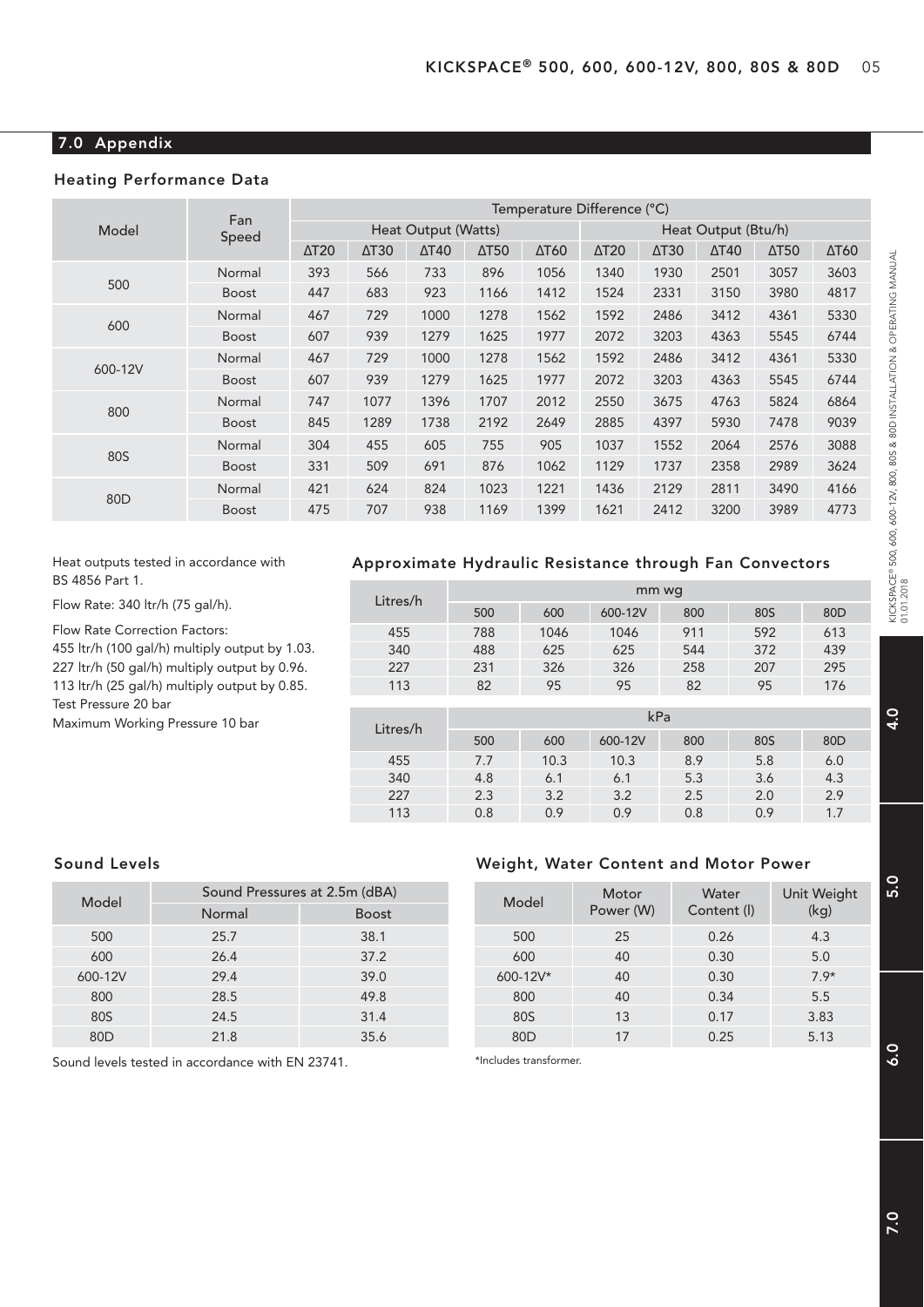## 7.0 Appendix (continued...)



## Dimensions

|                 | Dimensions (mm) |    |  |  |
|-----------------|-----------------|----|--|--|
| Model           | A               | B  |  |  |
| 500             | 466             | 93 |  |  |
| 600 & 600-12V   | 520             | 93 |  |  |
| 800             | 573             | 93 |  |  |
| 80S             | 530             | 80 |  |  |
| 80 <sub>D</sub> | 730             | 80 |  |  |

A = Width of cutout B = Height of cutout For corresponding diagrams please refer to Figs. 2a, 2b & 2c overleaf. **FLOOR COVERING FLOOR COVERING**

Fig. 1

80mm  $|| \qquad \qquad \rangle$   $\qquad \qquad \frac{1}{\sqrt{1 - 80000}}$ 

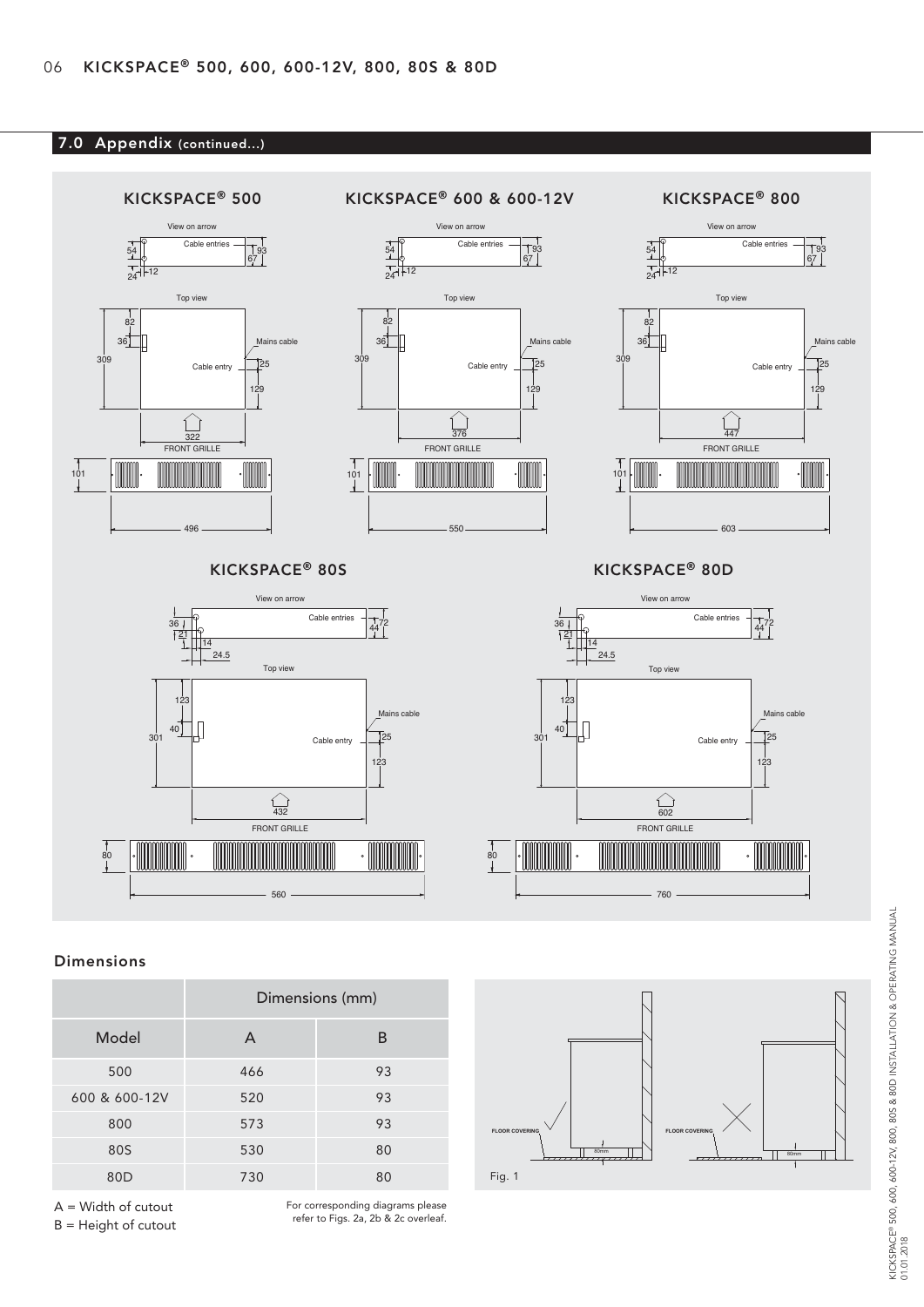





Fig. 6a KICKSPACE® 500, 600, 800, 80S & 80D wiring diagram

Block

t.<br>D

**HERMOST/** 

Switch